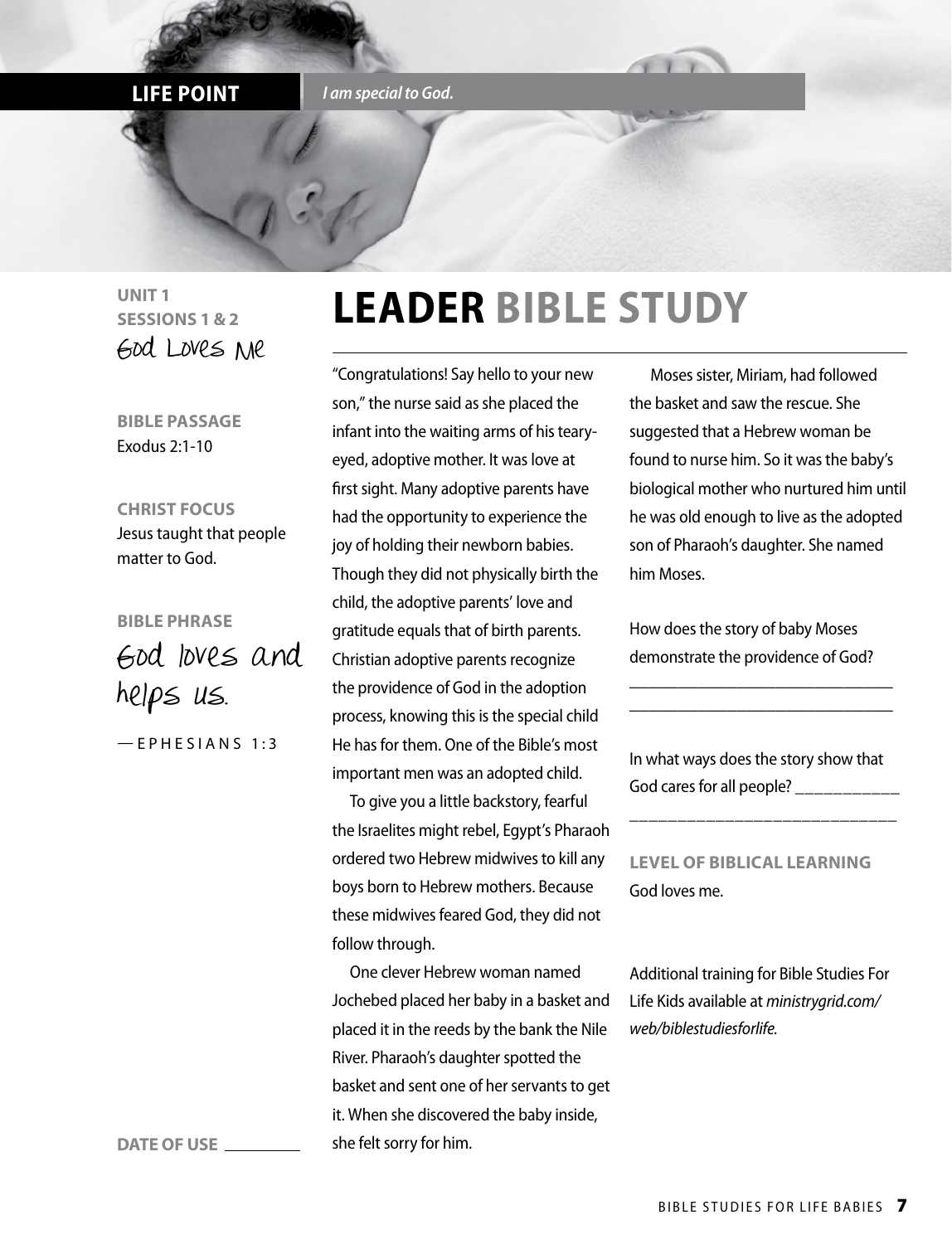## God loves and helps us.

—EPHESIANS 1:3

Notes

#### **BIBLE STORY SENTENCES TO USE WITH BABIES**

- $*$  Mother put her baby in a basket.
- $\star$  Sister watched the baby near a river.
- \*God helped keep the baby safe.

# **WORDS TO HEAR AND**

- \*baby
- \*basket
- \*safe

- 
- 
- **LEARN**
- 
- 
- 

*Each week offer at least 3 activities and use simple Bible conversation to help you teach babies from the Bible.*

# **BIBLE PLAY & LEARN**

#### **TEACHER TIP**

*A baby's sense of hearing is well developed before birth and is almost as developed as an adult's at birth. Everything a baby hears influences the auditory wiring of her brain. A baby prefers sound to silence and turns to the direction of a voice within hours of birth. A baby prefers hearing the sound of a human voice and music. Help develop babies' hearing by playing music and talking and singing to babies.*

Select three or four activities for babies to enjoy each week. Use simple Bible

conversation to help you teach babies from the Bible. This week's Christ Focus is *Jesus taught that people matter to God*. Every week talk about Jesus. Say His name often.

### **ACTIVITY 1**

#### ►**Play with a Doll**

- •• Lay the book *Moses* (Pack Item 15) near a basket holding a baby doll.
- As a baby plays with the doll, talk about her family. Show her the book.
- •• Sing the song "God Made Me Special" as she plays.
- •• Talk to baby: "Emma is holding the doll. Mommy holds Emma at home. You are special to Mommy. You are special to God."

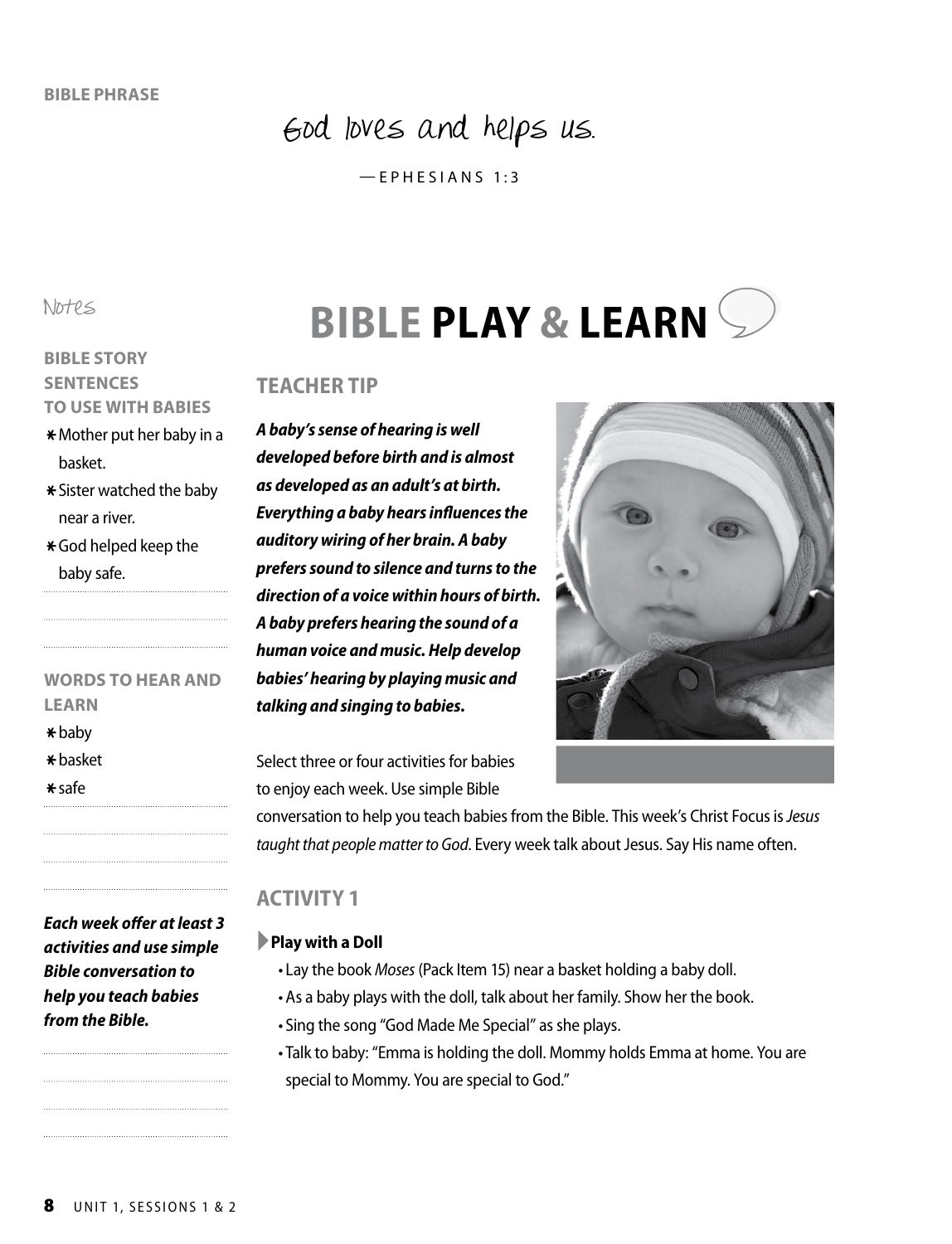#### **ACTIVITY 2**

#### ►**Discover the Bible**

- •• Lay the Read to Me Bible for Kids near a rocking chair and cover it with a blanket. Lay today's Bible Phrase Marker (Pack Item 7) on top of the blanket.
- •• Guide a baby to lift the edge of the blanket to discover what is hidden. Comment that the Bible tells about a baby named Moses.
- •• Sing the song "God Cares" as you look at the Bible.
- •• Talk to baby: "Eric, you help your teacher discover the Bible. The Bible tells us God loves and helps us. God helped keep Moses safe."

#### **ACTIVITY 3**

#### ►**Touch Water**

- •• Place a small amount of water in a dishpan. Lay several towels nearby with Picture Card 1: Baby Moses (Pack Item 1). Stay near the water at all times.
- •• Put a towel in your lap and hold a baby so he can splash the water.
- •• Show the picture to the baby. Use the Bible story sentences to talk about Moses.
- •• Talk to baby: "God helped Moses and his family. God helps Ben's family. Ben is special to God."

#### **ACTIVITY 4**

#### ►**Look at a Mobile and Read**

- •• Hold a baby to see the pictures on the mobile. Tell the baby that God loves her and helps her.
- •• Point to each picture and name it. Connect each item to God's love for the baby.
- •• After a few minutes, sit down to read the book *I Am Special* (Pack Item 14) to the baby. Tell the baby that she is special to God.
- •• Talk to baby: "God loves Gina. God gives Gina a family. God gives Gina food to eat."

## Notes

#### **SONGS**

*Songs are recorded on Babies, 1s, & 2s Enhanced CD. See lyrics inside CD cover.* Track 2. "God Made Me Special"

#### Track 4. "God Cares"

►Prepare the Mobile Pictures (Pack Item 12). Hang the mobile at a teacher's eye level. Hold a baby up to look at the pictures.